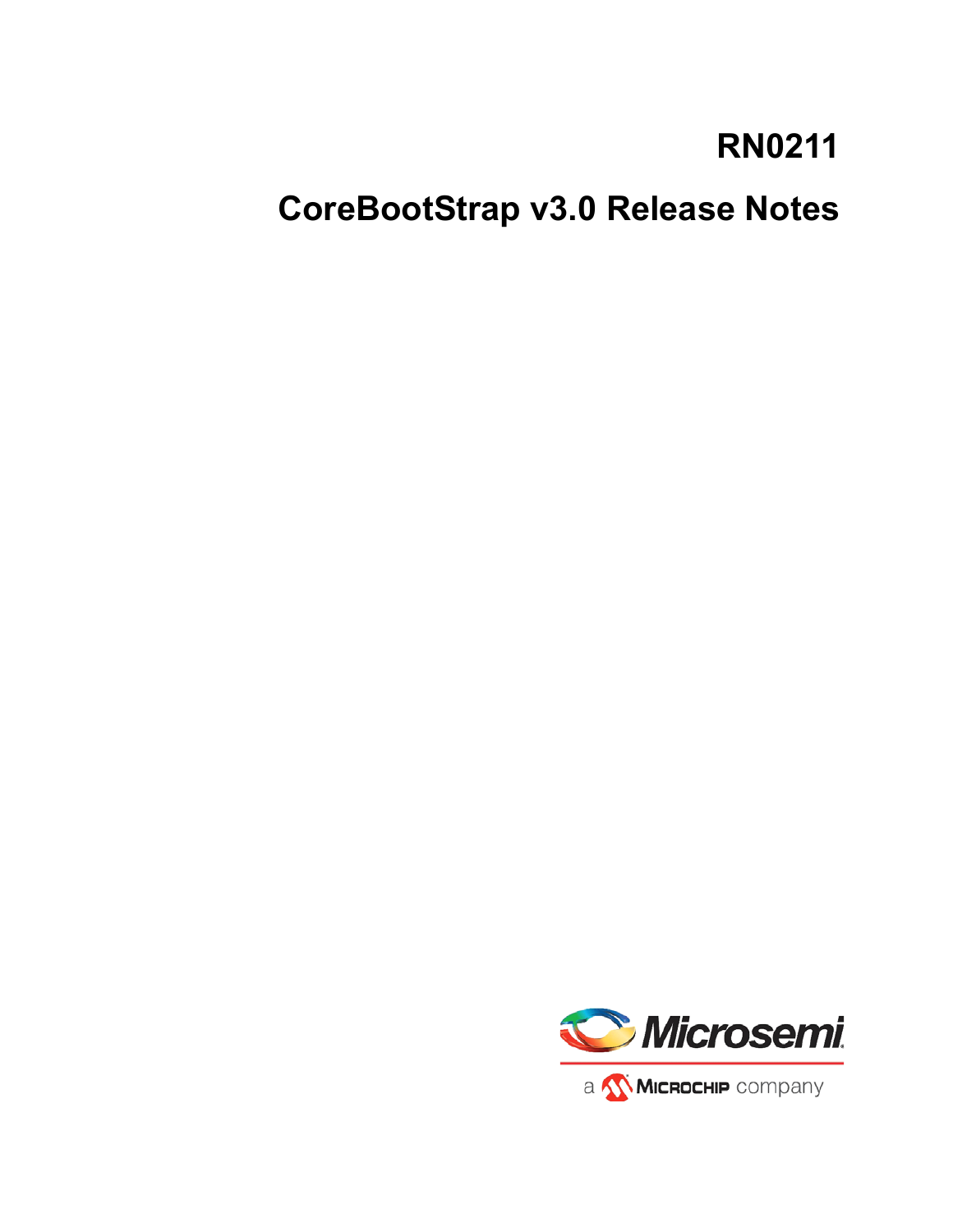

a MICROCHIP company

**Microsemi Headquarters** One Enterprise, Aliso Viejo, CA 92656 USA Within the USA: +1 (800) 713-4113 Outside the USA: +1 (949) 380-6100 Sales: +1 (949) 380-6136 Fax: +1 (949) 215-4996 Email: [sales.support@microsemi.com](mailto:sales.support@microsemi.com) [www.microsemi.com](http://www.microsemi.com)

©2018 Microsemi, a wholly owned subsidiary of Microchip Technology Inc. All rights reserved. Microsemi and the Microsemi logo are registered trademarks of Microsemi Corporation. All other trademarks and service marks are the property of their respective owners.

Microsemi makes no warranty, representation, or guarantee regarding the information contained herein or the suitability of its products and services for any particular purpose, nor does Microsemi assume any liability whatsoever arising out of the application or use of any product or circuit. The products sold hereunder and any other products sold by Microsemi have been subject to limited testing and should not be used in conjunction with mission-critical equipment or applications. Any performance specifications are believed to be reliable but are not verified, and Buyer must conduct and complete all performance and other testing of the products, alone and together with, or installed in, any end-products. Buyer shall not rely on any data and performance specifications or parameters provided by Microsemi. It is the Buyer's responsibility to independently determine suitability of any products and to test and verify the same. The information provided by Microsemi hereunder is provided "as is, where is" and with all faults, and the entire risk associated with such information is entirely with the Buyer. Microsemi does not grant, explicitly or implicitly, to any party any patent rights, licenses, or any other IP rights, whether with regard to such information itself or anything described by such information. Information provided in this document is proprietary to Microsemi, and Microsemi reserves the right to make any changes to the information in this document or to any products and services at any time without notice.

#### **About Microsemi**

Microsemi, a wholly owned subsidiary of Microchip Technology Inc. (Nasdaq: MCHP), offers a comprehensive portfolio of semiconductor and system solutions for aerospace & defense, communications, data center and industrial markets. Products include high-performance and radiation-hardened analog mixed-signal integrated circuits, FPGAs, SoCs and ASICs; power management products; timing and synchronization devices and precise time solutions, setting the world's standard for time; voice processing devices; RF solutions; discrete components; enterprise storage and communication solutions, security technologies and scalable anti-tamper products; Ethernet solutions; Power-over-Ethernet ICs and midspans; as well as custom design capabilities and services. Learn more at www.microsemi.com.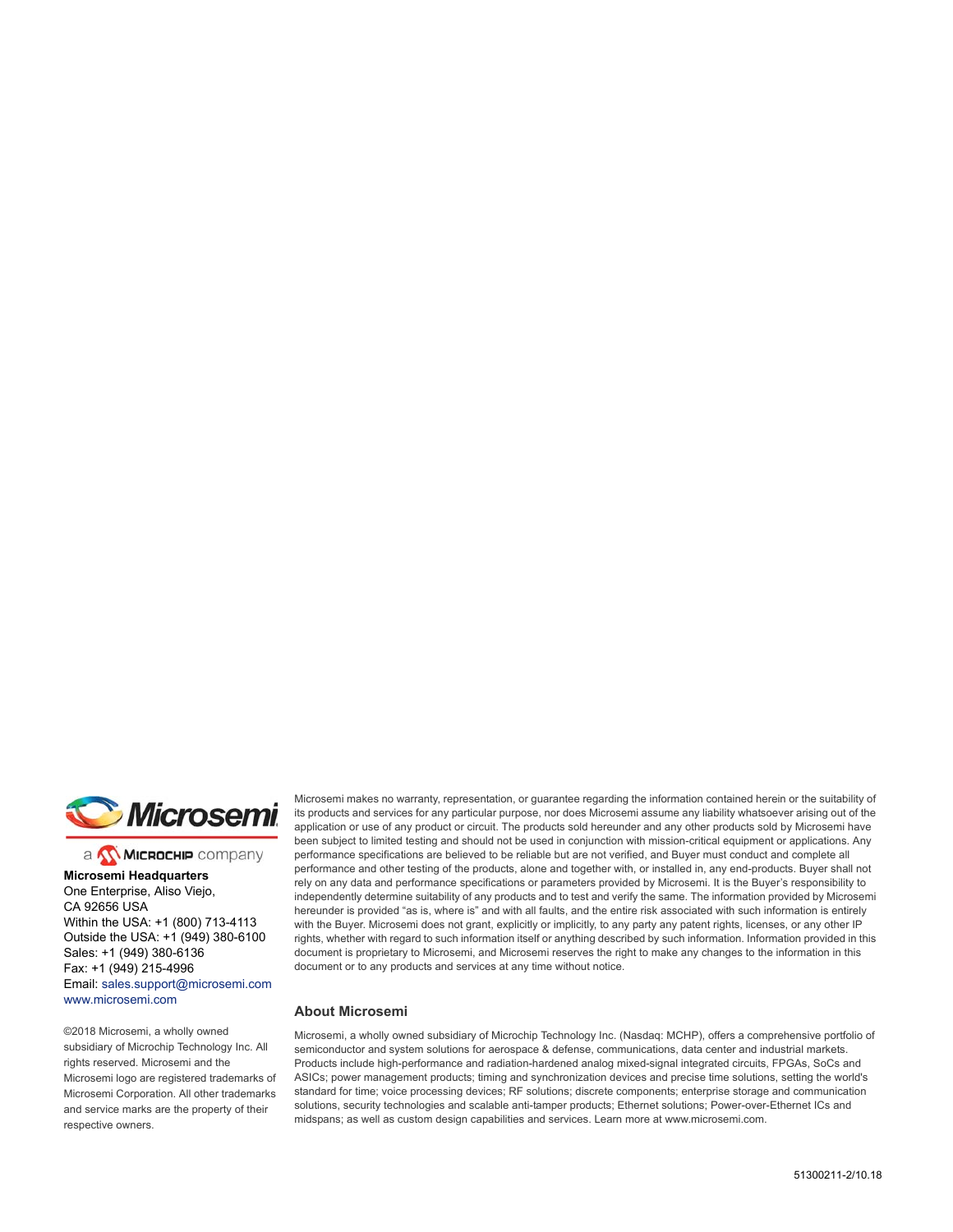

## <span id="page-2-0"></span>**1 Revision History**

The revision history describes the changes that were implemented in the document. The changes are listed by revision, starting with the most current publication.

#### <span id="page-2-1"></span>**1.1 Revision 2.0**

Updated for CoreBOOTSRAP v3.0. PolarFire support added, Big Endian support removed, SPI source address, and AHB destination address split into upper and lower words to facilitate VHDL support.

#### <span id="page-2-2"></span>**1.2 Revision 1.0**

Revision 1.0 was the first publication of this document. Created for CoreBOOTSTRAP v2.0.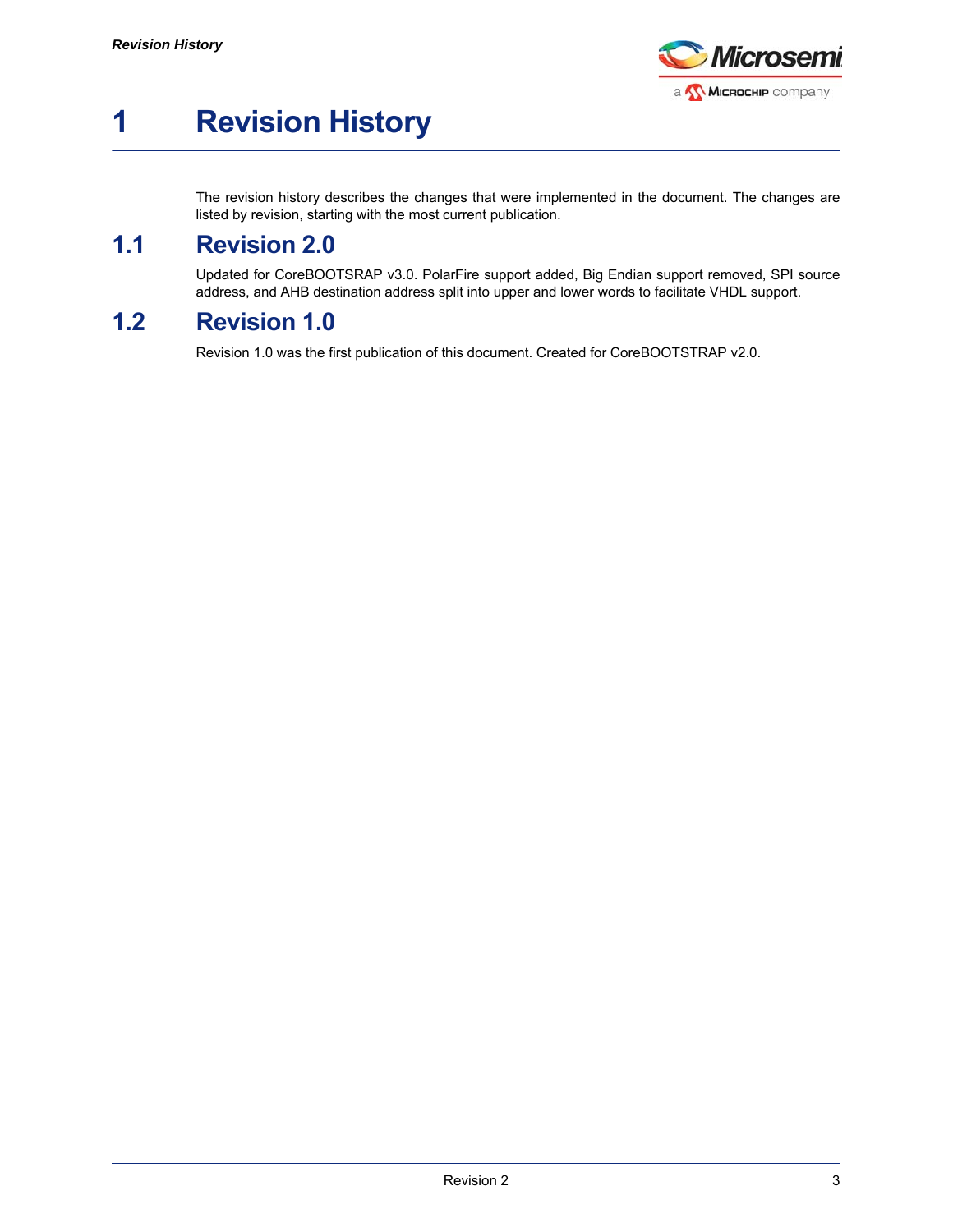

## **Contents**

| $\mathbf{1}$ |      |  |  |
|--------------|------|--|--|
|              | 1.1  |  |  |
|              | 1.2  |  |  |
|              |      |  |  |
|              | 2.1  |  |  |
|              | 2.2  |  |  |
|              | 2.3  |  |  |
|              | 2.4  |  |  |
|              | 2.5  |  |  |
|              | 2.6  |  |  |
|              | 2.7  |  |  |
|              | 2.8  |  |  |
|              | 2.9  |  |  |
|              | 2.10 |  |  |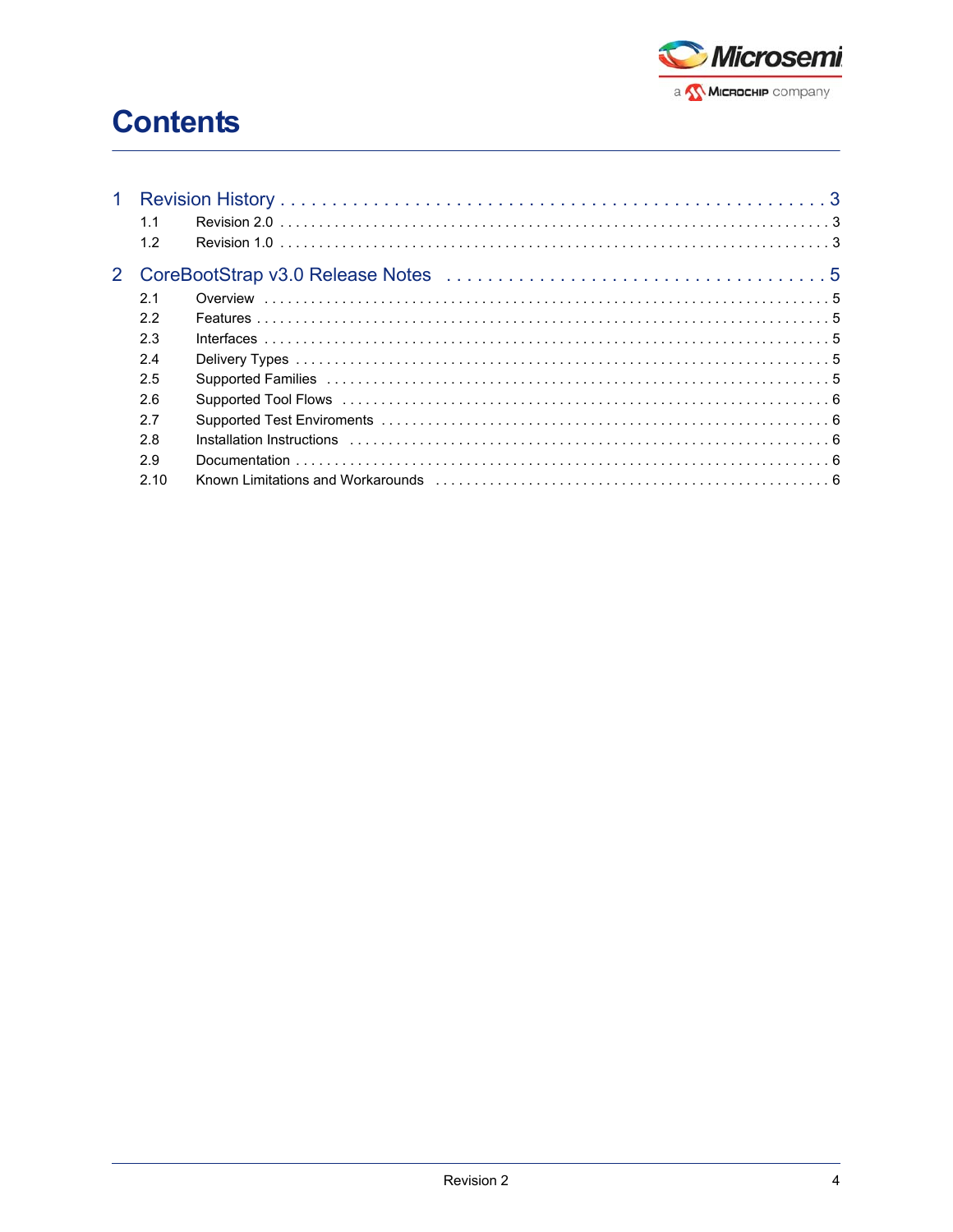

## <span id="page-4-0"></span>**2 CoreBootStrap v3.0 Release Notes**

#### <span id="page-4-1"></span>**2.1 Overview**

These release notes accompany the production release of CoreBootStrap v3.0. This document provides details about the features, enhancements, system requirements, supported families, implementations, and known issues and workarounds.

#### <span id="page-4-2"></span>**2.2 Features**

Following are the key features of CoreBootStrap:

- Provides bootstrap capability to a processor sharing an AHB bus, whereby boot code is extracted from SPI and placed in AHB-based RAM for fast execution after exiting the reset state
- Supports all available SPI Flash chips, via "Motorola Mode 0" signaling, and parameterized software reset command sequences along with various timing parameters to handle differences between SPI chip manufacturers
- Resets extended to parameterized durations:
- Power-on reset length to overcome SPI Flash chips' widely-varying specifications from power-up to device available, which can range from under 200µs to over 5ms
- Default reset duration parameterized separately to cover the other two reset sources
	- Supports three reset sources:
		- Power-on reset
		- **External reset**
		- Processor reset
- Three and four byte addressing options parameterized to handle SPI flash chips of different sizes
- SPI Flash source and AHB RAM destination addresses are parameterized along with the 32-bit word count for the boot code copy operation
- AHB master-mode compatible, including handling AHB "response" in case of error conditions
- Posted-write protection via read-back of first location in AHB memory at end of copy
- Safe transfer of SPI bus to host after boot via Flash Slave-select (FLASH SS) glitch avoidance
- Software debug support: bypassing of boot code copying and error signals provided
- SPI clock programmable as any even-number ratio of AHB clock to SPI clock, minimum ratio 4:1
- Support for VHDL and Verilog netlists

#### <span id="page-4-3"></span>**2.3 Interfaces**

CoreBootStrap supports the following interfaces:

- AHB and AHB-Lite 32-bit Master interface
- SPI serial flash interfaces which handle "Motorola Mode 0" signaling (all available SPI Flash chips support this mode)
- SPI host interfaces, such as that of CoreSPI

#### <span id="page-4-4"></span>**2.4 Delivery Types**

A License is not required for using CoreBootStrap v3.0. Complete Verilog unobfuscated source code is provided for the core and user test benches.

#### <span id="page-4-5"></span>**2.5 Supported Families**

- $RTG4^{TM}$
- PolarFire<sup>®</sup>
- SmartFusion<sup>®</sup>2
- $IGI$   $OO<sup>®</sup>2$